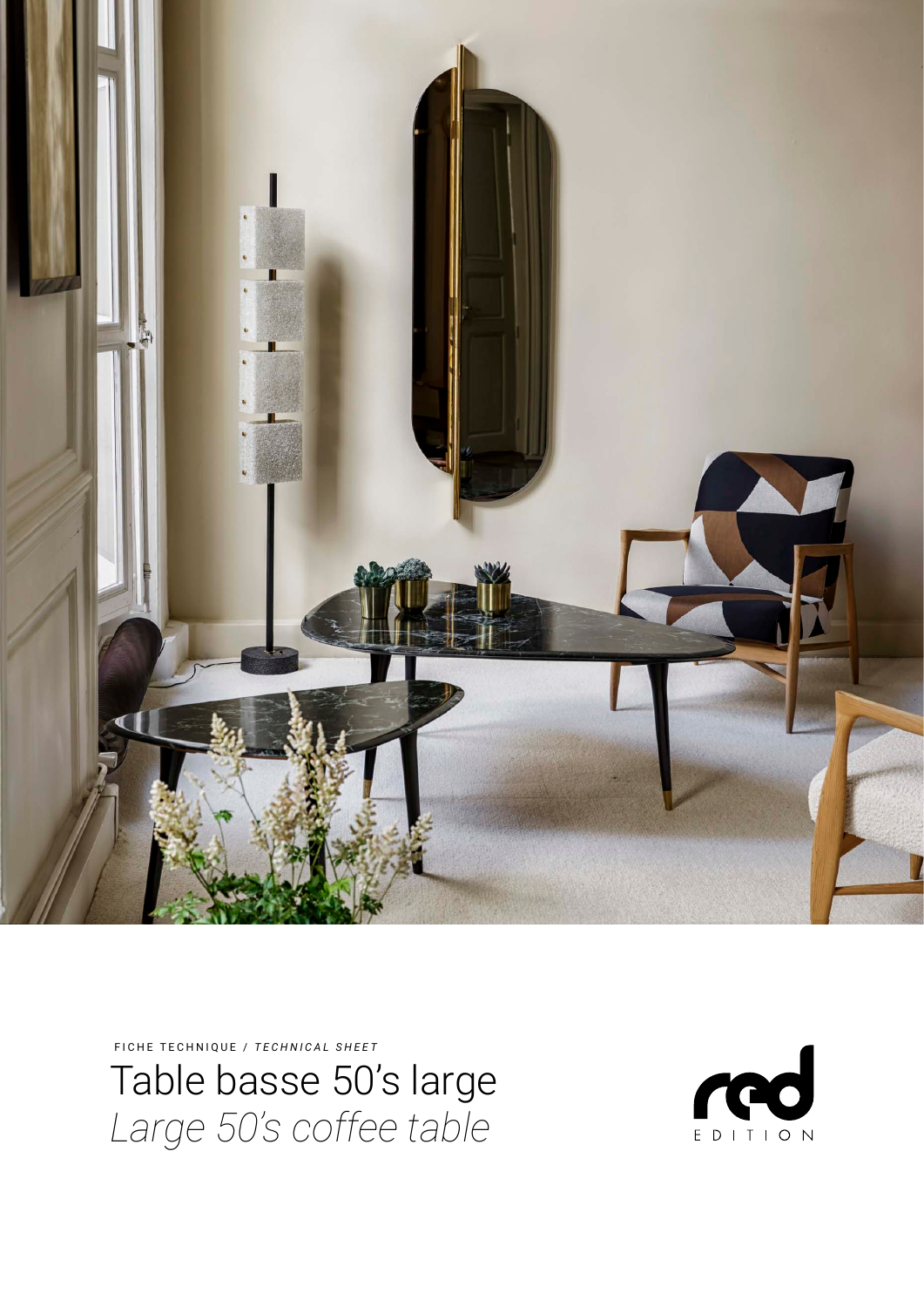FICHE TECHNIQUE / *TECHNICAL SHEET*

### Table basse 50's large *Large 50's coffee table*

Piètement en chêne massif. Plateau en laque sur bois ou chêne massif.

#### **DIMENSIONS**

Long. : 130 cm . Larg. : 85 cm . Haut. : 45 cm

**POIDS**: 14,5 kg (table marbre 37 kg)

*Solid oak wood base. Lacquer on wood or solid oak wood top.*

*MEASURES*

*Length:130cm . Width:85 cm . Heigth:45 cm*

*WEIGHT:14,5kg (marble table 37 kg)*

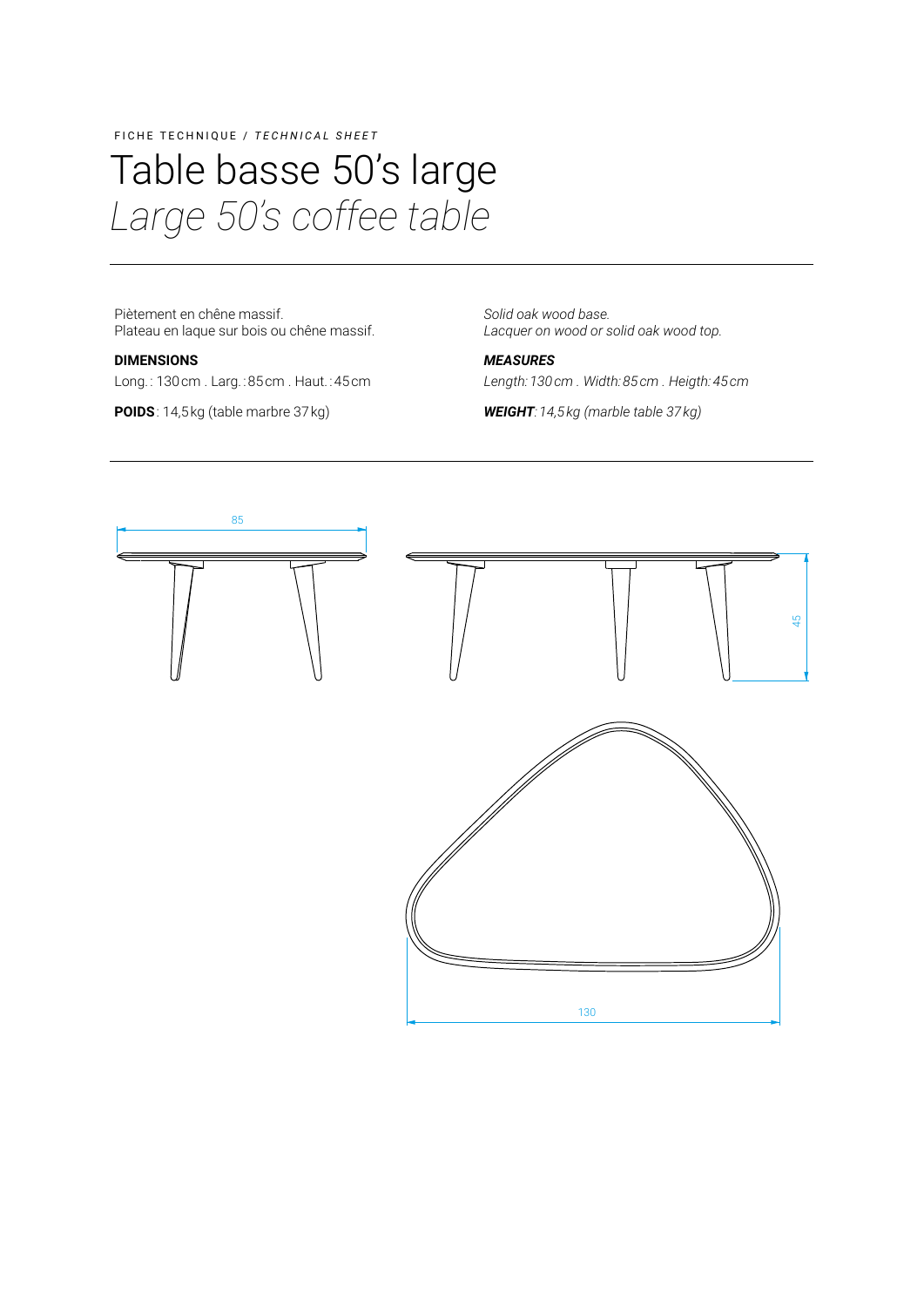### FICHE TECHNIQUE / *TECHNICAL SHEET*

# Table basse 50's large marbre *Large 50's marble coffee table*

Piètement en chêne massif. Plateau en marbre sur bois contreplaqué.

#### **DIMENSIONS**

Long. : 130 cm . Larg. : 85 cm . Haut. : 45 cm

**POIDS** : 37 kg

*Solid oak wood base. Marble platter on a plywood base.*

*MEASURES Length: 130  cm . Width: 85 cm . Heigth: 45 cm*

*WEIGHT: 37 kg*